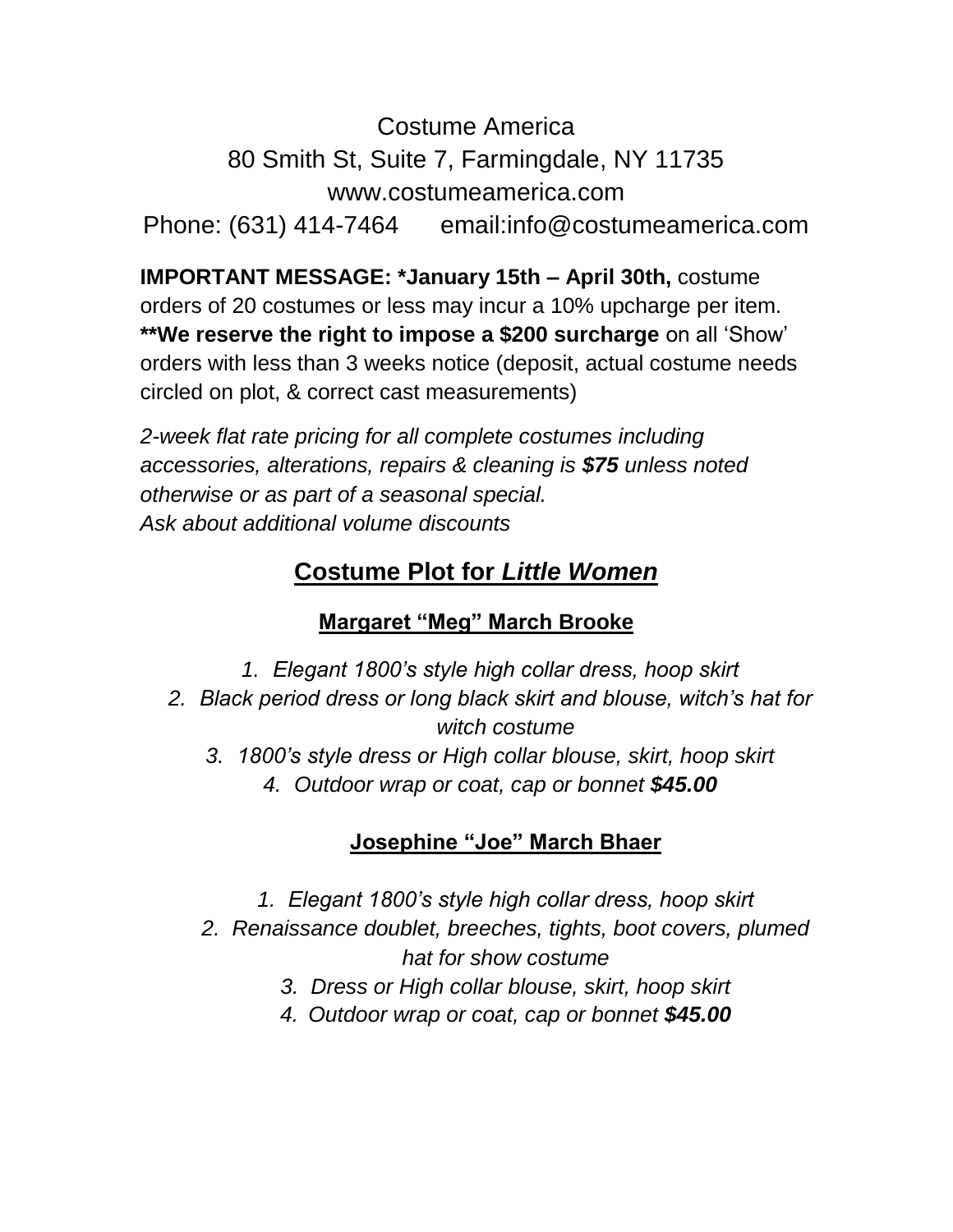### **Elizabeth "Beth" March**

- *1. Elegant 1800's style high collar dress, hoop skirt*
- *2. Baggy tunic with hood, belt, tights for Imp costume*
	- *3. Dress or High collar blouse, skirt, hoop skirt*
	- *4. Outdoor wrap or coat, cap or bonnet \$45.00*

## **Amy Curtis March Laurence**

- *1. Youthful 1800's style high collar dress, hoop skirt*
- *2. Flowing, white gown, rope belt, headpiece for Angel costume*
	- *3. Dress or High collar blouse, skirt, hoop skirt*
	- *4. Outdoor wrap or coat, cap or bonnet \$45.00*

## **Margaret "Marmee" March**

*1. Matronly 1800's style high collar dress or high collar blouse and skirt, hoop skirt*

*2. Outdoor wrap, bonnet \$45.00*

## **Robert "Father" March**

*1. Period cutaway collar dress shirt, period best, dress pants, ascot, suspenders, top hat 2. War uniform*

## **Hannah Mullet**

*1. 1800's style servant dress, hoop skirt, apron 2. High collar blouse, skirt, hoop skirt*

## **Aunt Josephine March**

*1. Dark and matronly 1800's style high collar dress or high collar blouse and skirt, hoop skirt 2. Shawl, bonnet \$30.00*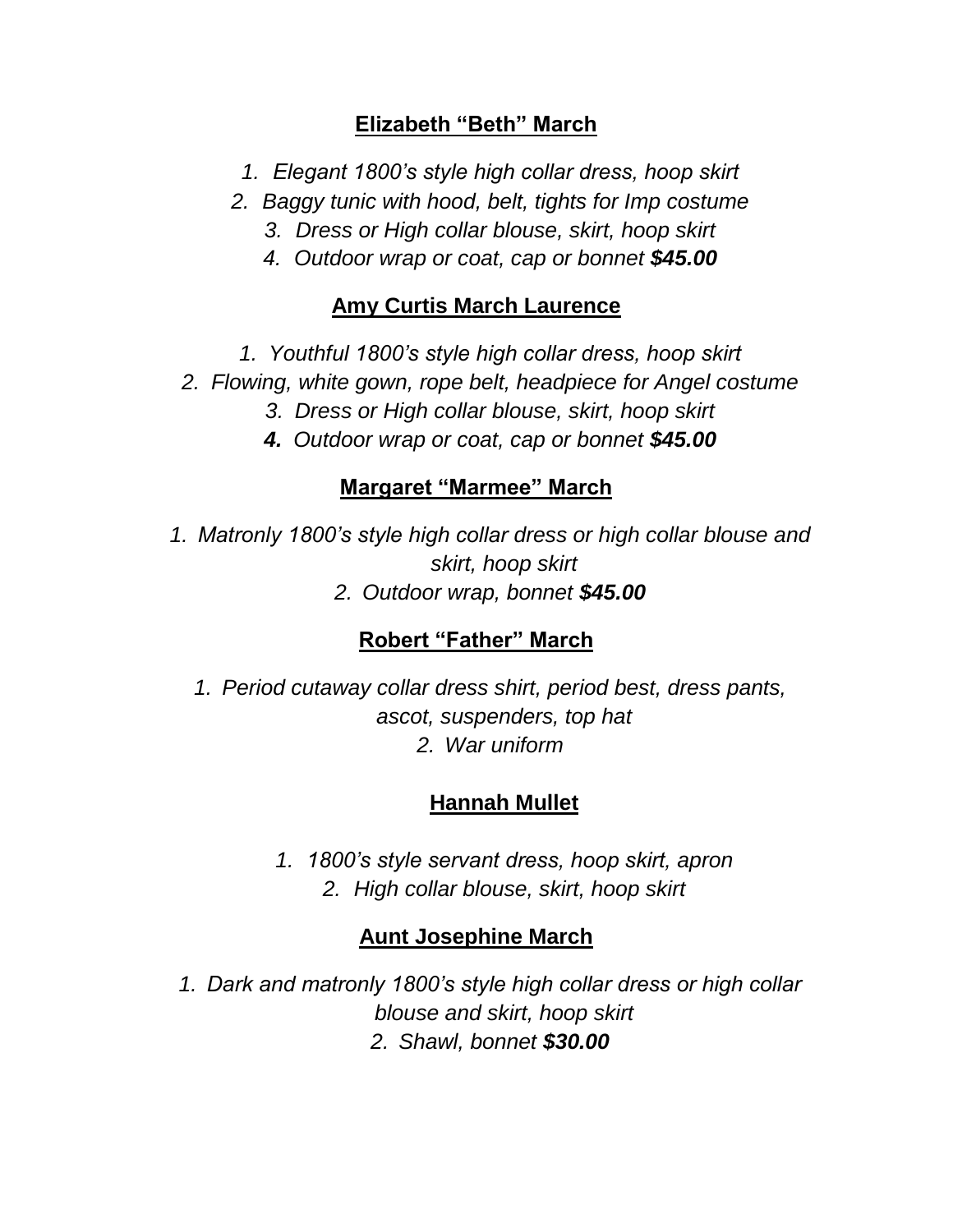### **Theodore "Laurie" Laurence**

*1. Period cutaway coat, dress shirt, period vest, dress pants, ascot, suspenders 2. Period tailcoat, white dress shirt, white vest, white bowtie, black dress pants 3. Overcoat or Cape coat, hat \$45.00*

### **James Laurence**

*1. Period cutaway coat, dress shirt, period vest, dress pants, ascot, suspenders*

### **John Brooke**

1. Period cutaway coat, dress shirt, period vest, dress pants, ascot, suspenders 2. Union army military outfit

## *Fred Vaughn*

1. Period cutaway coat, dress shirt, period vest, dress pants, ascot, suspenders

## *Uncle Carrol*

1. 1. Period cutaway coat, dress shirt, period vest, dress pants, ascot, suspenders

### *Aunt Carrol*

1. 1800's style high collar dress or blouse and skirt, hoop skirt

## *Mrs. Kirke*

1. 1800's style high collar dress or blouse and skirt, hoop skirt

## *Professor Friedrich "Fritz" Bhaer*

1. Worn cutaway coat, dress shirt, pants, vest, top hat, scarf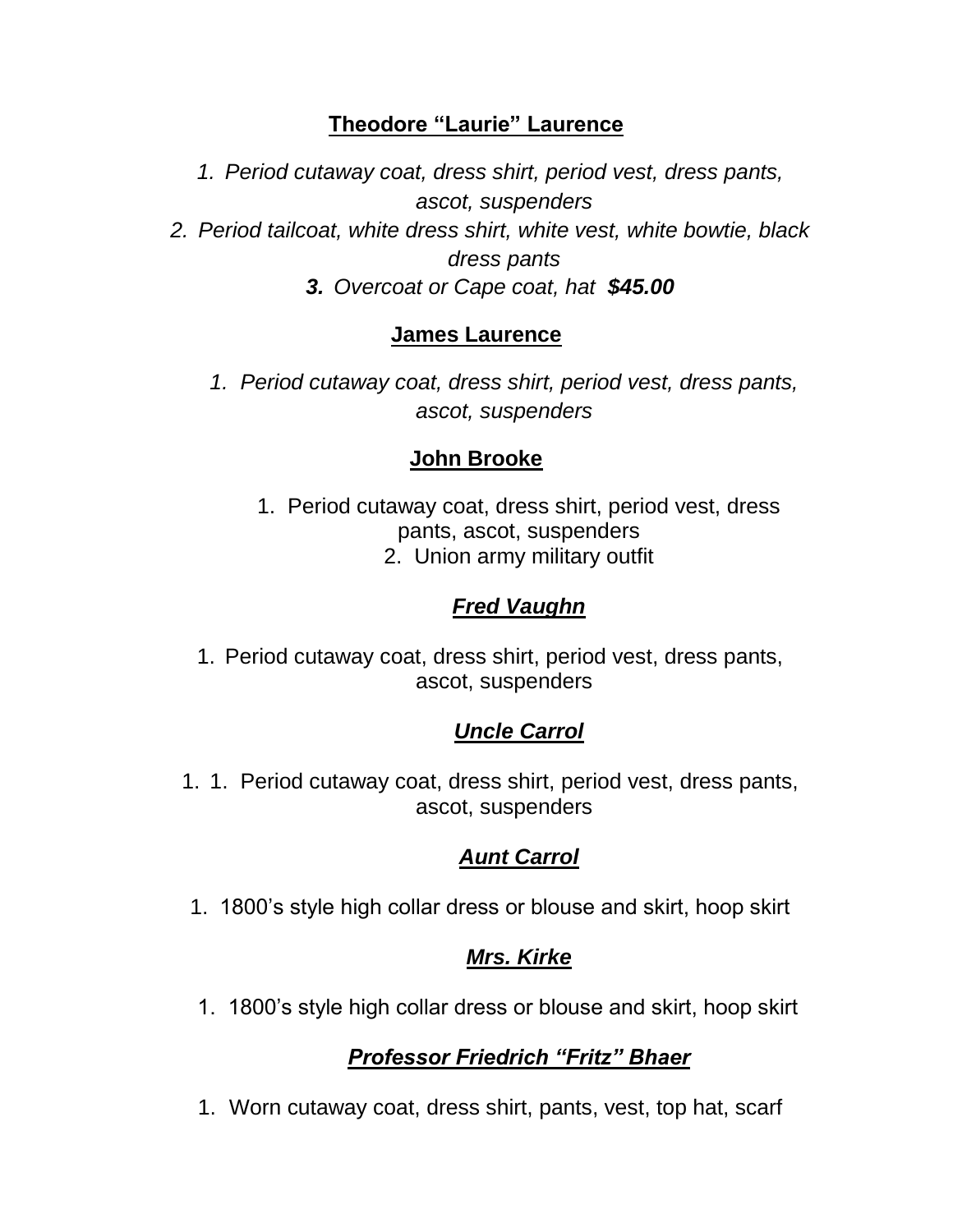#### *Miss Norton*

1. 1800's style high collar dress or blouse and skirt, hoop skirt

#### *The Hummels*

1. Mother: Worn, high collar blouse and skirt, worn scarf, fingerless gloves, bonnet, apron 2. Daughters: Worn dresses or worn skirts and blouses for girls with fingerless gloves and bonnets

3. Sons: Worn shirt & knickers or pants, fingerless gloves, scarves

### *The Kings*

1. Men: Cutaway coat, dress shirt, period vest, dress pants ascot, suspenders, top hat 2. Women: 1800's style high collar dress or blouse & skirt, hoop skirt

#### *The Gardiners*

1. Men: Cutaway coat, dress shirt, period vest, dress pants, ascot, suspenders, top hat

2. Women: 1800's style high collar dress or blouse & skirt, hoop skirt

### *Ensemble*

*1. Ball attendees – Ladies/Girls: Period elegant gowns, petticoat or hoop skirts, gloves Men/Boys: Black tailcoats, dress shirts, vests, ascots or bowties, dress pants, suspenders 2. Characters in Operatic Tragedy (please call and email to discuss) 3. Townspeople – Ladies/Girls: Period dresses with petticoats or hoop skirts Men/Boys: Cutaway coats, pants, dress shirt Add: Cape coats and/or overcoats, hats \$50.00 Add: Capes or shawls, hat \$40.00*